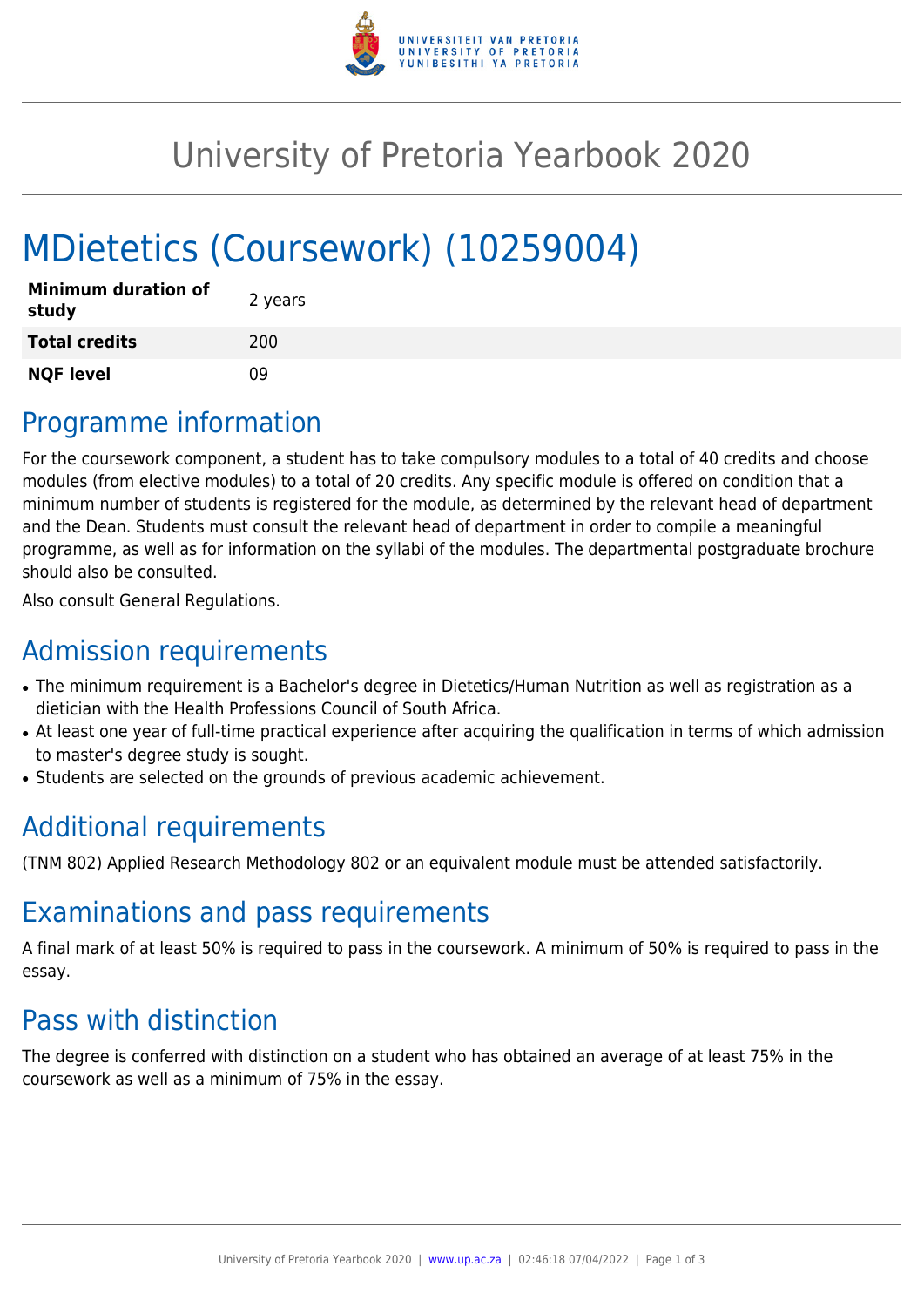

### Curriculum: Year 1

#### **Minimum credits: 180**

### **Core modules**

[Advanced research and nutritional epidemiology 870](https://www.up.ac.za/parents/yearbooks/2020/modules/view/DEK 870) (DEK 870) - Credits: 20.00 [Nutritional assessment 871](https://www.up.ac.za/parents/yearbooks/2020/modules/view/DEK 871) (DEK 871) - Credits: 20.00 [Mini-dissertation: Dietetics 896](https://www.up.ac.za/parents/yearbooks/2020/modules/view/DEK 896) (DEK 896) - Credits: 120.00 [Applied research methodology 802](https://www.up.ac.za/parents/yearbooks/2020/modules/view/TNM 802) (TNM 802) - Credits: 0.00

### **Elective modules**

[Immunonutrition 814](https://www.up.ac.za/parents/yearbooks/2020/modules/view/DEK 814) (DEK 814) - Credits: 10.00 [Sport nutrition 815](https://www.up.ac.za/parents/yearbooks/2020/modules/view/DEK 815) (DEK 815) - Credits: 10.00 [Nutrition counselling 816](https://www.up.ac.za/parents/yearbooks/2020/modules/view/DEK 816) (DEK 816) - Credits: 10.00 [Diet-related non-communicable lifestyle diseases 817](https://www.up.ac.za/parents/yearbooks/2020/modules/view/DEK 817) (DEK 817) - Credits: 10.00 [Nutrition support 818](https://www.up.ac.za/parents/yearbooks/2020/modules/view/DEK 818) (DEK 818) - Credits: 10.00 [Nutrigenomics 819](https://www.up.ac.za/parents/yearbooks/2020/modules/view/DEK 819) (DEK 819) - Credits: 10.00 [Micronutrient malnutrition 873](https://www.up.ac.za/parents/yearbooks/2020/modules/view/DEK 873) (DEK 873) - Credits: 10.00 [Early childhood nutrition intervention 874](https://www.up.ac.za/parents/yearbooks/2020/modules/view/DEK 874) (DEK 874) - Credits: 10.00